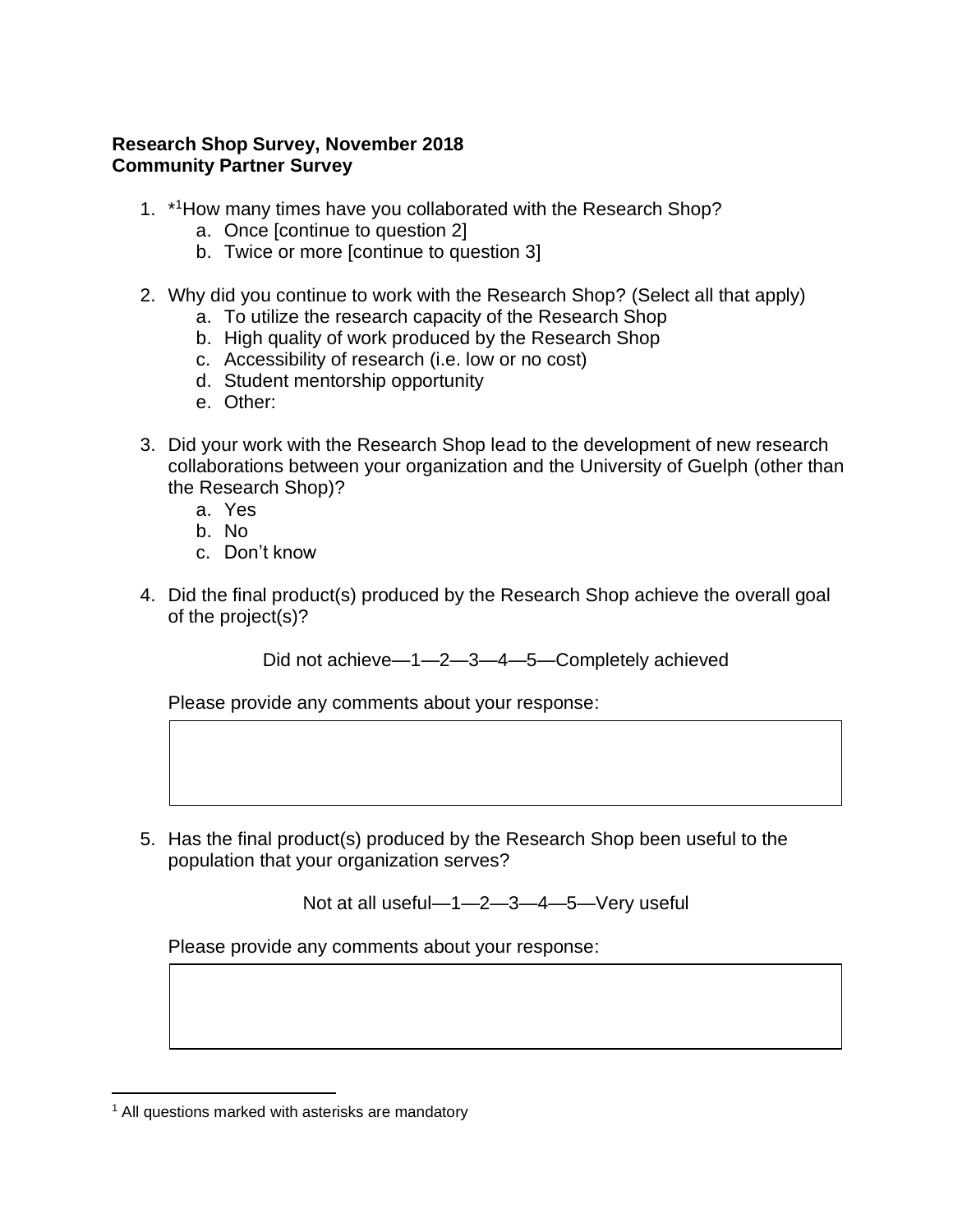- 6. Has the final product(s) produced by the Research Shop increased your organization's capacity to apply for/receive funding?
	- a. Yes
	- b. No
	- c. Don't know

Please provide any comments about your response:

- 7. Has working with the Research Shop increased your knowledge of any of the following? (Select all that apply)
	- a. Research methods
	- b. Planning a research study
	- c. Conducting a research study
	- d. Accessing resources at the University of Guelph
	- e. Applying research findings to benefit my organization or the community
	- f. Working with students
	- g. Other:
- 8. In your opinion, what is the single most valuable aspect of working with the Research Shop?
- 9. List any challenges and/or barriers that you experienced while working with the Research Shop.
- 10.Do you have any other comments about your experience as a Research Shop partner that you would like to share?